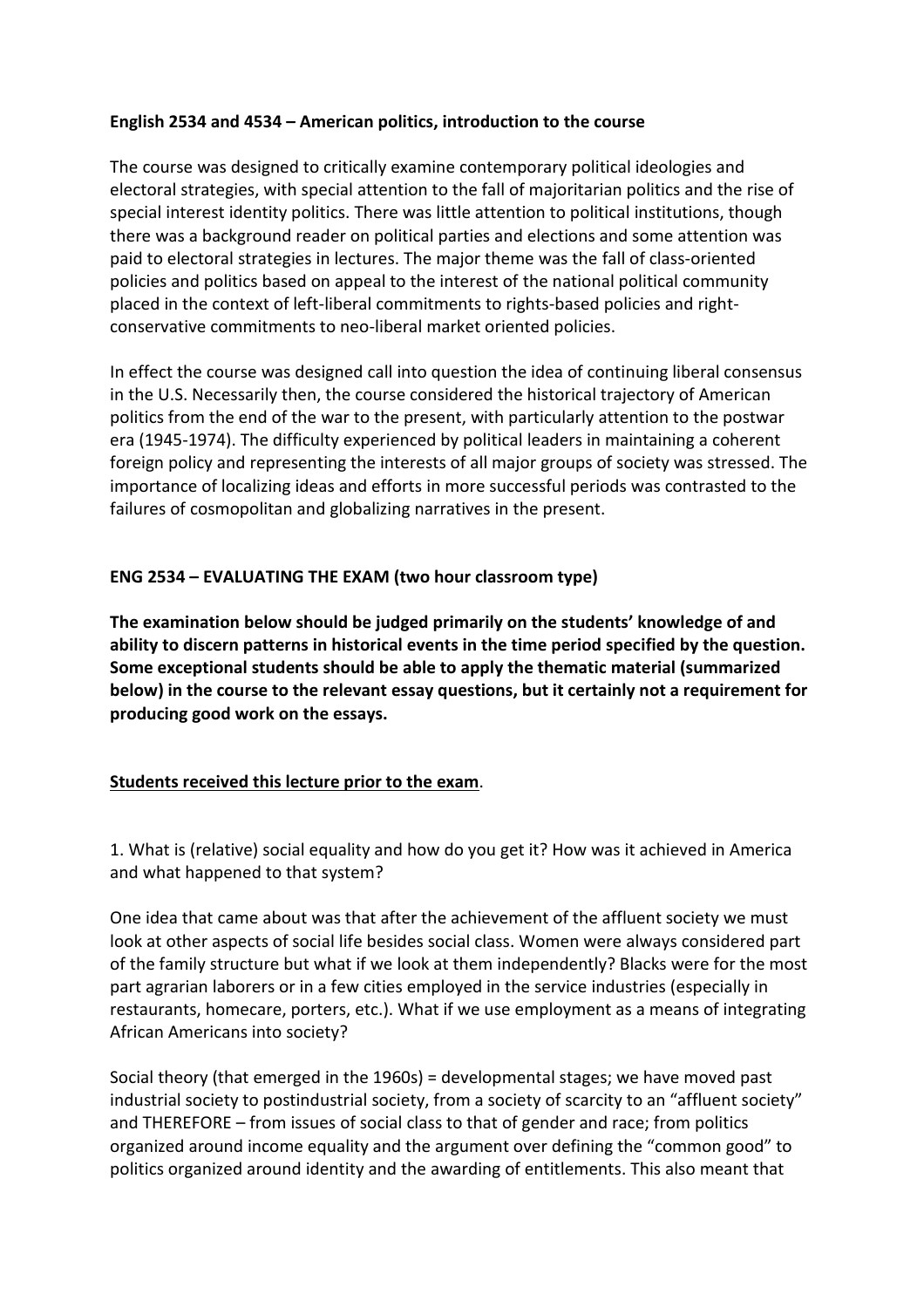since paid labor (employment) was the primary motor of the new concept of social equality – the last bastions of the pre-capitalist order, specifically the family and the community, came under the pressure of the capitalist market

We are now living with the consequences of those commitments and policies.

What we are seeing is that for a number of reasons the question of social class re-emerging on a massive scale. We are now faced with a realization seen first in the right and now perhaps, and very reluctantly in some quarters on the left that the social theory of the 1960s

2. What is an international order? How did the current international order become established? Ours is a compromise between three elements: the system of individual state sovereignty, the system of great powers, and liberal international institutionalism. How much can we do between nations?

U.S. has faced three dilemmas developed out of American strategy:

- a. The vision of the planners of foreign policy and the people are entirely different but the policy elite felt that history taught that we could not return to the world we had before the war. Result the cold war system: the outcome of power politics was not advantage but that has the disadvantage of becoming ideological – of becoming a crusade. Eventually people tire of crusades especially when they prove to costly in blood and treasure.
- b. Great power competition undermined the independent of states, which led the US to develop an alliance system to protect those states. But alliances also makes the great power strangely dependent on the independent states remaining independent leading to wars of intervention that were ultimately unsustainable.
- c. Alternative to an alliance system of containment is a policy of global engagement. The more interconnected the economic system, the greater the specialization the more wealth generated but the greater inequality and

3. What is a crisis? Opposite of continuity. When there is a break in political ideological system caused by either disruption in the world of commodities or in social and cultural values that legitimize a system, or both.

According to Weber, that a political regime is legitimate means that its participants have certain beliefs or faith ("Legitimitätsglaube" – legitimasjons tror) in regard to it: "the basis of every system of authority, and correspondingly of every kind of willingness to obey, is a belief, a belief by virtue of which persons exercising authority are lent prestige" (Weber 1964: 382). . . . Weber distinguishes among three main sources of legitimacy—understood as the acceptance both of authority and of the need to obey its commands. People may have faith in a particular political or social order because it has been there for a long time (tradition), because they have faith in the rulers (charisma), or because they trust its legality—specifically the rationality of the rule of law (Weber 1990 [1918]; 1964) – Stanford encyclopedia of philosophy. To which we can add a fourth reason – because the political order is morally just.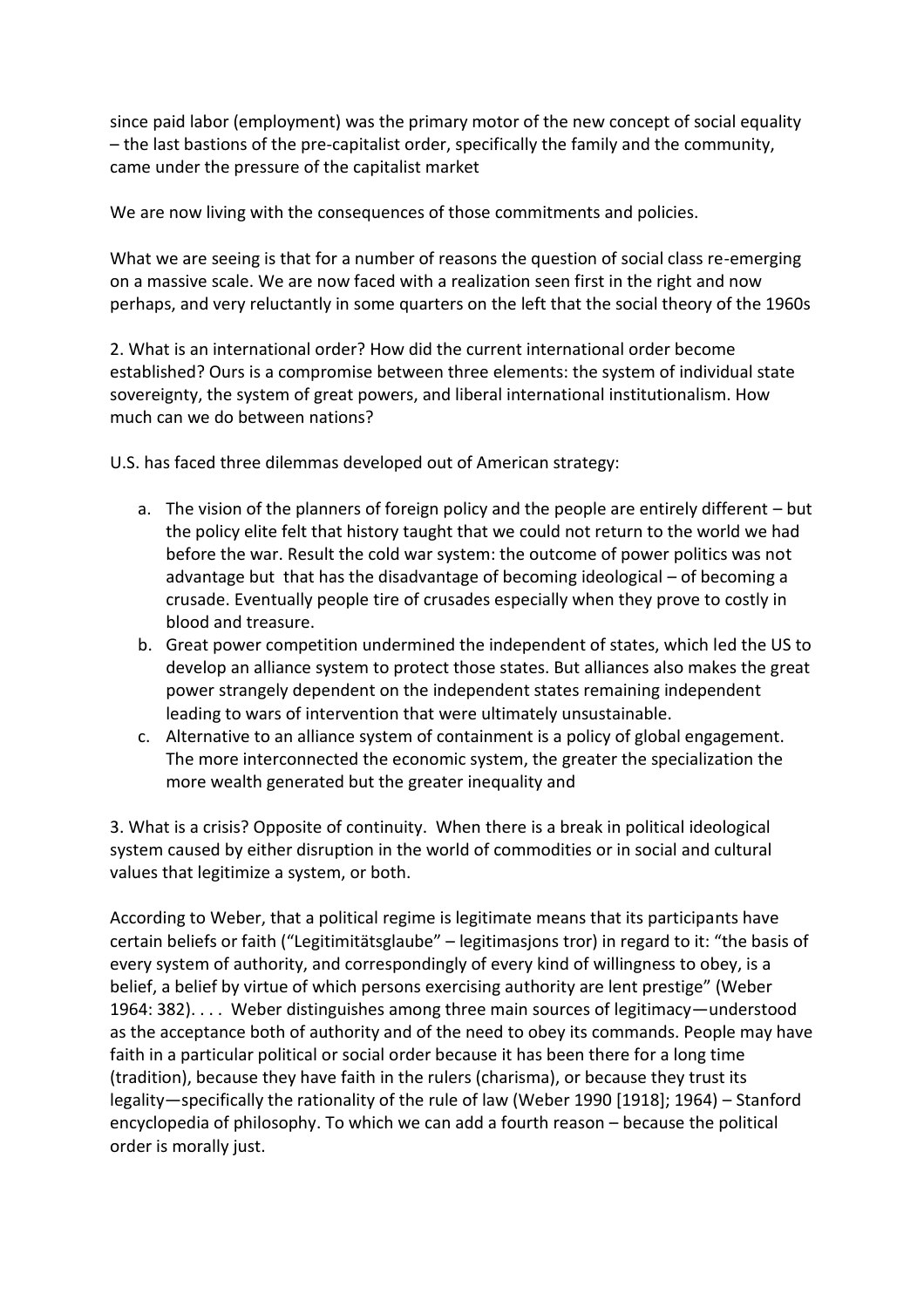#### ENG 2534 EXAM

#### Essay – choose one

1. Between 1968 and 1974 American politics was fundamentally changed. Discuss this statement with reference to the major political figures of the period and the policies enacted by the Nixon administration.

2. According to our textbook, the design of American foreign policy after WW2 was largely the doing of a small foreign policy and security elite whose plans for the US role in the world far outweighed public expectations. What were the institutions and concepts that underlay post-war foreign policy up until 1968. On what basis was American foreign policy explained to the public?

3. The Democrats arose in the 1930s as the architects of the New Deal. More than a set of policies the New Deal was an approach to shaping a majority. The last of the New Dealers, Lyndon B. Johnson, won a sweeping majority in the Election of 1964. Four years later his majority was in shambles. Why?

--

### **ENG 4534 – EVALUATING THE EXAM (take-home type exam)**

**For the Master's degree students, the take-home exam covers many of the same issues as for the undergraduates, but the questions are framed more abstractly and in relation specifically to the development of American political ideologies in the postwar era. A brief excerpt from Hartz's book,** *Liberal Tradition***, was distributed to students and a class hour spent explaining that reading. The reading would make a useful point of departure or reference for the essay questions that follow below, but students should be judged on their capacity to address the issues raised by the question and only secondarily on the use of Hartz in the discussion.**

Students were given the following excerpt from Hartz one week before the exam. I added notes and some textual material as well editing the material carefully. We went through the text in class.

Reading for Final Exam

Brief selection from . . .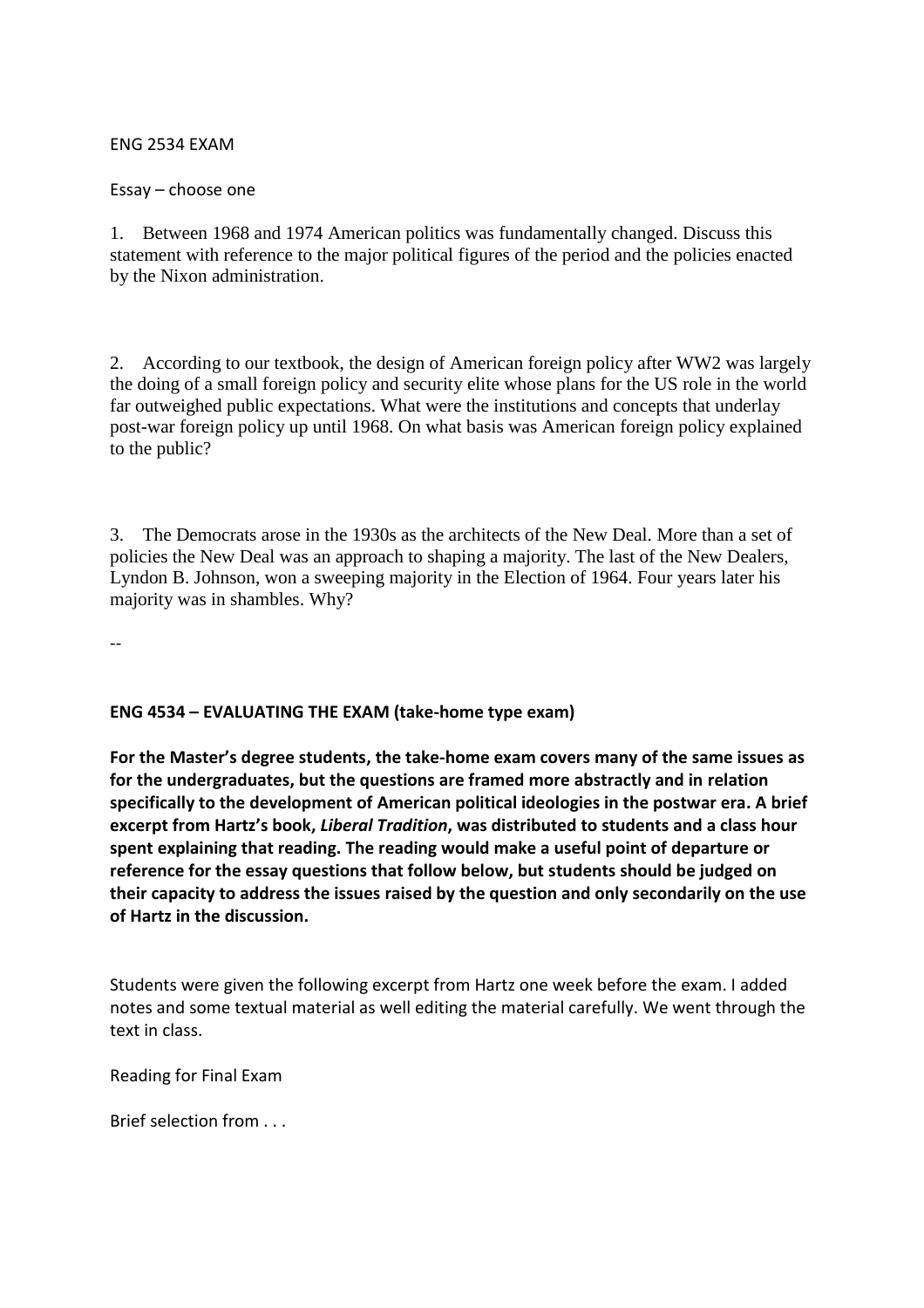*The Liberal Tradition in America: An Interpretation of American Political thought Since the Revolution*

By Louis Hartz, intro. T. Wicker

New York: Harcourt, 1991 [1955]

## [https://books.google.no/books?hl=en&lr=&id=VokvhXQBiAAC&oi=fnd&pg=PP1&ots=5vj\\_wD](https://books.google.no/books?hl=en&lr=&id=VokvhXQBiAAC&oi=fnd&pg=PP1&ots=5vj_wDVXd-&sig=9qEH84dnVpBJROwPbT2l-mOARpI&redir_esc=y#v=onepage&q&f=false) [VXd-&sig=9qEH84dnVpBJROwPbT2l-mOARpI&redir\\_esc=y#v=onepage&q&f=false](https://books.google.no/books?hl=en&lr=&id=VokvhXQBiAAC&oi=fnd&pg=PP1&ots=5vj_wDVXd-&sig=9qEH84dnVpBJROwPbT2l-mOARpI&redir_esc=y#v=onepage&q&f=false)

Key terms: liberal society concept, liberal idea, national uniqueness, petit-bourgeois hybrid

The analysis which this book contains is based on what might be called the storybook truth about American history: that America was settled by men who fled from feudal and clerical oppressions of the Old World. If there is anything in this view, as old as the national folklore itself, then the outstanding thing about American history ought to be the nonexistence of those oppressions, or since the reaction against then was in the broadest sense liberal, that the American community is a liberal community (3) [*in the tradition of the English philosopher John Locke. Locke believed that human society was founded on property rights and that it preceded the formation of the state. In fact the state was created as a "social contract" among people in order to provide protection and other essential services. This position can be contrasted with that of Aristotle, founder of the European tradition, which sees the state as an organic expression of the polis – the people and the community. The social contract grants certain powers to the state in order to maintain a human community, but these powers are limited and the state is not an organic expression of the society, but a "referee" which maintains order and good standing among the individuals and groups that comprise the society. This form of thinking is both individualistic and legalistic, hence the emphasis on a Constitution and the interpretation of the law, but note it is by no means against the idea of community as suggested in Hartz's reading.* – ML]

. . .

j

One of the central characteristics of a nonfeudal society is that it lacks a genuine revolutionary tradition, the tradition which in Europe has been linked with the Puritan and French revolutions: that it [America] is "born equal" as Tocqueville said. And that being the case it also lacks a tradition of reaction: lacking [the famous or infamous and bloody French revolutionary leader] Robespierre<sup>1</sup> it lacks Maistre<sup>2</sup>, lacking Sidney<sup>3</sup> it lacks Charles II.<sup>4</sup> Its liberalism is what Santayana called, referring to American democracy, a "natural" phenomenon. But the matter is curiously broader than this, for a society which begins in

 $1$  Maximilien Robespierre (1758-1794) was a lawyer and political leader of the French Revolution (b. 1783) who believed in political equality and advocated universal manhood suffrage. Later he was principle in the reign of terror that suppressed political opponents through use of torture and execution.

 $^{2}$  Joseph de Maistre (1753-1821) was a French political philosopher who advocated social hierarchy and return to monarchy.

<sup>3</sup> Algernon Sidney was an English republican political theorist (1623-1683), member of the Long Parliament under Cromwell and soldier in the English Civil War. He opposed the monarchy.

 $^4$  Charles II (1630-1685) was deposed as king but later restored the monarchy to England in 1660 following the defeat of the English Commonwealth. His father Charles I had been executed by the rebels in 1649.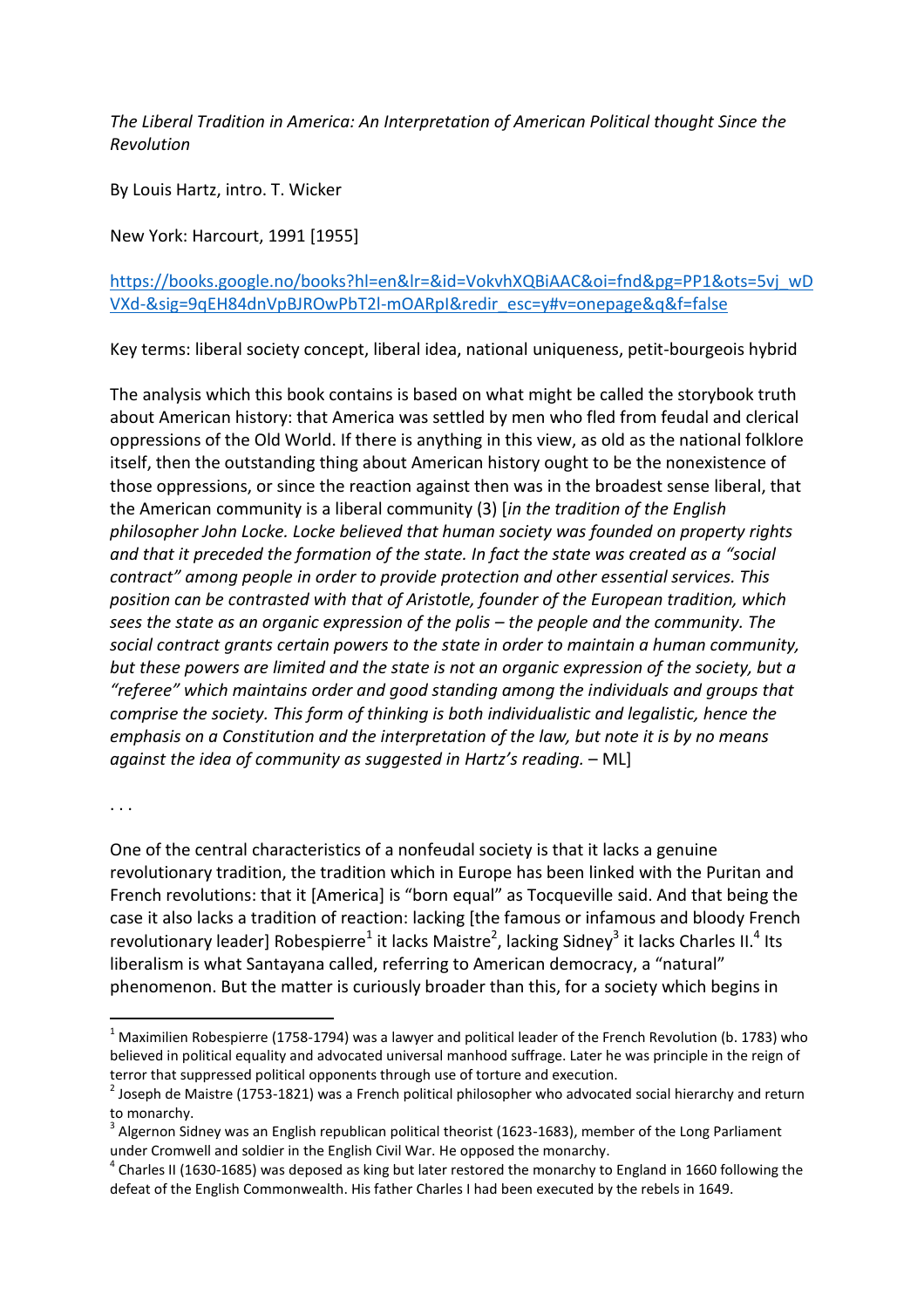Locke, and thus transforms him, stays with Locke, by virtue of an absolute and irrational attachment it develops for him. And becomes as indifferent to the challenge of socialism in the later era as it was unfamiliar with the heritage of feudalism in the earlier one. It has within it, as it were, a kind of self-completing mechanism, which insures the universality of the liberal idea. . . . (5-6)

### . . .

Which brings us to the substantive quality of the natural liberal mind. And this poses no easy problem [of distinguishing the American concern with liberty form the French, for example] . . . And yet if we study the American liberal language in terms of intensity and emphasis, if we look for silent omissions as well as explicit inclusions, we begin to see a pattern emerging that smacks distinctively of the New World. It has a quiet, matter of fact quality, it does not understand the meaning of sovereign power, the bourgeois class passion is scarcely present, the sense of the past is altered, and there is about it all, as compared with the European pattern, a vast almost charming innocence of mind. Possibly this is what is meant when they say that European thought is "deeper" than American . . . (6-7)

. . .

j

The top strata of the American community . . . have yearned for the aristocratic ethos. But instead of exemplifying the typical Western situation, these yearnings represent an inversion of it. America has presented the world with the peculiar phenomenon, not of a frustrated middle class, but of a "frustrated aristocracy" – of men, Aristotelian-like, trying to break out of the egalitarian confines of middle class life but suffering guilt and failure in the process. The South before the Civil War is the case par excellence of this, though New England of course exemplifies it also. Driven from Jefferson by abolitionism, the Fitzhughs<sup>5</sup> of the antebellum [the period before the Civil War] dared to ape the doctrinal patterns of Western reaction, of Disraeli<sup>6</sup> and Bonald<sup>7</sup> . . . . The South, as [the poet and essayist] John Crowe Ransom has said, has been part of America closest to Old World Europe, but it never has really been Europe. It has been an alien child in a liberal family, tortured and confused, driven to a fantasy life which, instead of disproving the power of Locke in America, portrays more poignantly than anything else the tyranny he has had. . . . Here we have one of the great and neglected relationships in American history: the common fecklessness of the Southern "feudalists" and the modern socialists. It is not accidental, but something rooted in the logic of all Western history, that they should fail alike to leave a dent in the American liberal intelligence. . . . (8-9)

We can . . . say of the right in America that it exemplifies the tradition of big propertied liberalism in Europe, a tradition familiar enough . . . It is a tradition which embraces loosely the English Presbyterian and the English Whig, the French Girondin and the French Liberal: a tradition which hates the *ancien regime<sup>8</sup>* up to a certain point, loves capitalism, and fears

<sup>&</sup>lt;sup>5</sup> George Fitzhugh (1806-1881) was an American pro-slavery politician. He wrote sociological tracts defending the institution of slavery and supported southern secession from the union.

 $^6$  Benjamin Disraeli was a famous British Tory politician (1804-1881). He is often seen as a principal founder of modern conservatism.

<sup>&</sup>lt;sup>7</sup> Louis Gabriel Ambroise, <u>[Vicomte](https://en.wikipedia.org/wiki/Vicomte)</u> de Bonald (1754-1840) was an aristocratic conservative French politician and sociological theorist strongly opposed to the French Revolution.

<sup>&</sup>lt;sup>8</sup> Means the "old order" of Europe. This refers to feudal system where rights and privileges were based on different "estates" in which the nobility (large land owners) and the clerics had most of the privileges and all of the power. Everyone else was a commoner.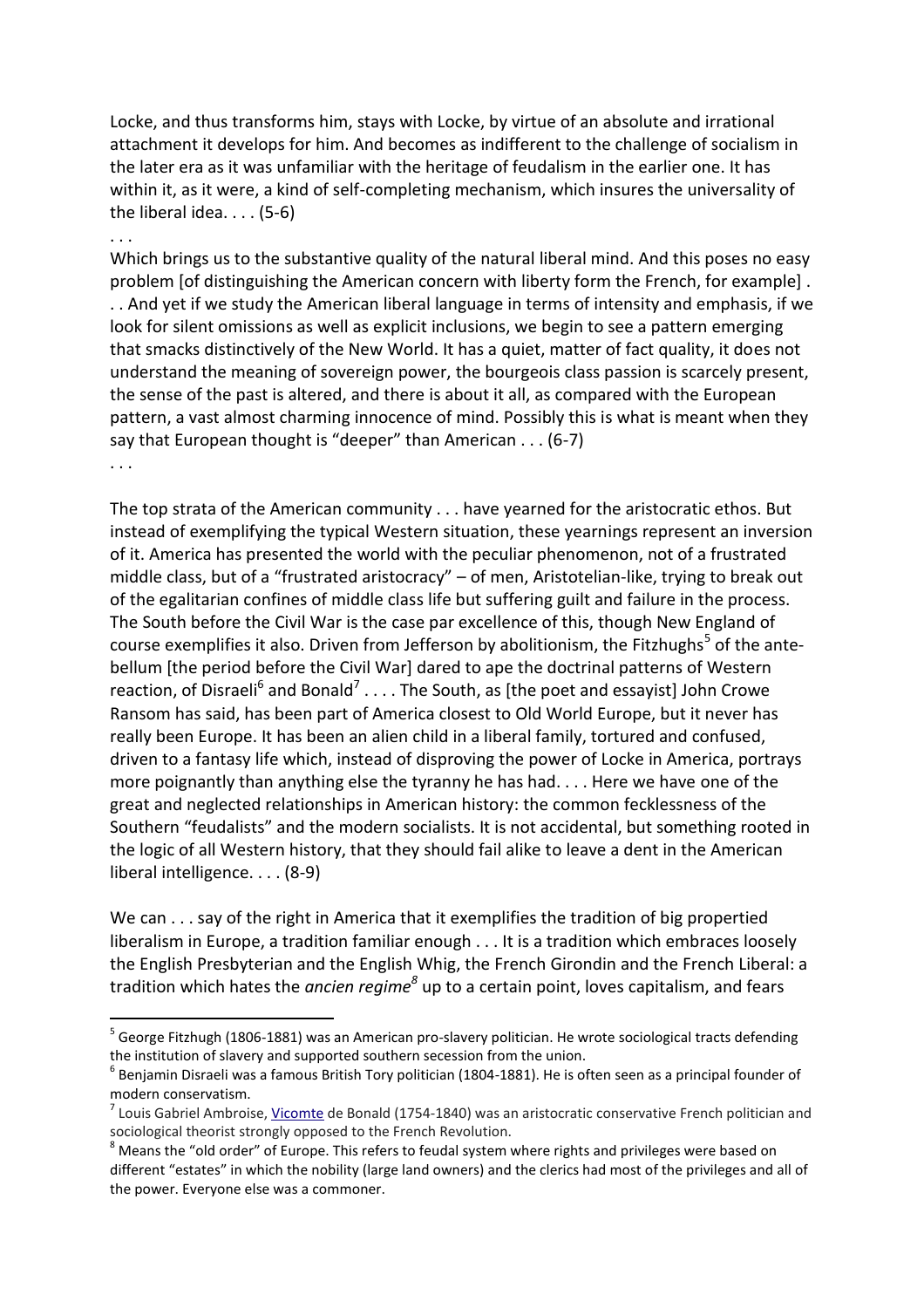democracy.<sup>9</sup> Occasionally, as a matter of fact, American Hamiltonianism has been called by the English term "Whiggery" . . . Similarly the European "petit-bourgeois" tradition is the starting point for an understanding of the American left.<sup>10</sup> Here  $\dots$  one of the main things America did was to expand and transform the European "petit-bourgeois" by absorbing both the peasantry and the proletariat into the structure of his personality. . . . America represents the liberal mechanism of Europe functioning without the European

social antagonisms, but the truth is, it is only through these antagonisms that we recognize the mechanism. We know the European liberal . . . by the enemies he has made take them away in the American fashion and he does not seem like the same man at all. . . After 1840 when the American Whig gives up his Hamiltonian elitism and discovers the Horatio Alger ethos of a liberal society, [i.e.] discovers "Americanism," the task of identification is even harder (16). . . .

. . .

The American democrat, that "petit-bourgeois"<sup>11</sup> hybrid of the American world, raises even more intricate questions. To take away the Social Republic from the French Montagnards<sup>12</sup> changes their appearance just about as much as taking the feudal right from the Whigs. But the American democrat . . . deviated sharply from the Montagnards to begin with, since in addition to being "petit-bourgeois" in their sense he was a liberal peasant and a liberal proletarian as well. . . . We have to tear the giant figure of Jackson apart, sorting out not only the "petit-bourgeois" element of the man but the rural and urban elements which the American liberal community has transformed.<sup>13</sup> Ultimately, as with the Whigs, for all the magical chemistry of American liberal society, we are dealing with social materials common to the Western world (17).

. . .

[The appeal of the] liberal idea . . . [lies] in the social fluidity [that] was peculiarly fortified by the riches of a rich land, so that there was no small amount of meaning to Lincoln's claim in 1861 that the American laborer, instead of 'being fixed to that condition for life', works for 'a while," the "saves," then "hires another beginner" as he himself becomes an entrepreneur... . . The "petit-bourgeois" giant of America, though ultimately a triumph for the liberal idea, could hardly have chosen a better material setting in which to flourish" (17-18).

. . .

j

... The historic Whig-democrat battle ... is the characteristic of a liberal society.... America, by making its *"petit-bourgeois" hybrid the mass of the nation*, makes him unconquerable, save in two instances: when he is disorganized, as prior to Jefferson and

<sup>&</sup>lt;sup>9</sup> Hartz means that the English Whig type has a protestant ethos and an elitist attitude based on the successful exercise of his personal powers under the emerging capitalist economy (i.e. on the ability to earn and accumulate money).

<sup>&</sup>lt;sup>10</sup> By "American left," Hartz means the Democrat Party as founded by Jefferson and Jackson up through FDR's New Deal.

<sup>&</sup>lt;sup>11</sup> French for "small owners" as for example the independent small farmer or small businessman or master craftsman.

 $12$  Montagnards belonged to Le Montagne (The Mountain); they were democratic socialists of the Second French Republic (1840s).

 $^{13}$  Thus the re-creation of the small owner into the American "common man" which Hartz calls a hybrid.